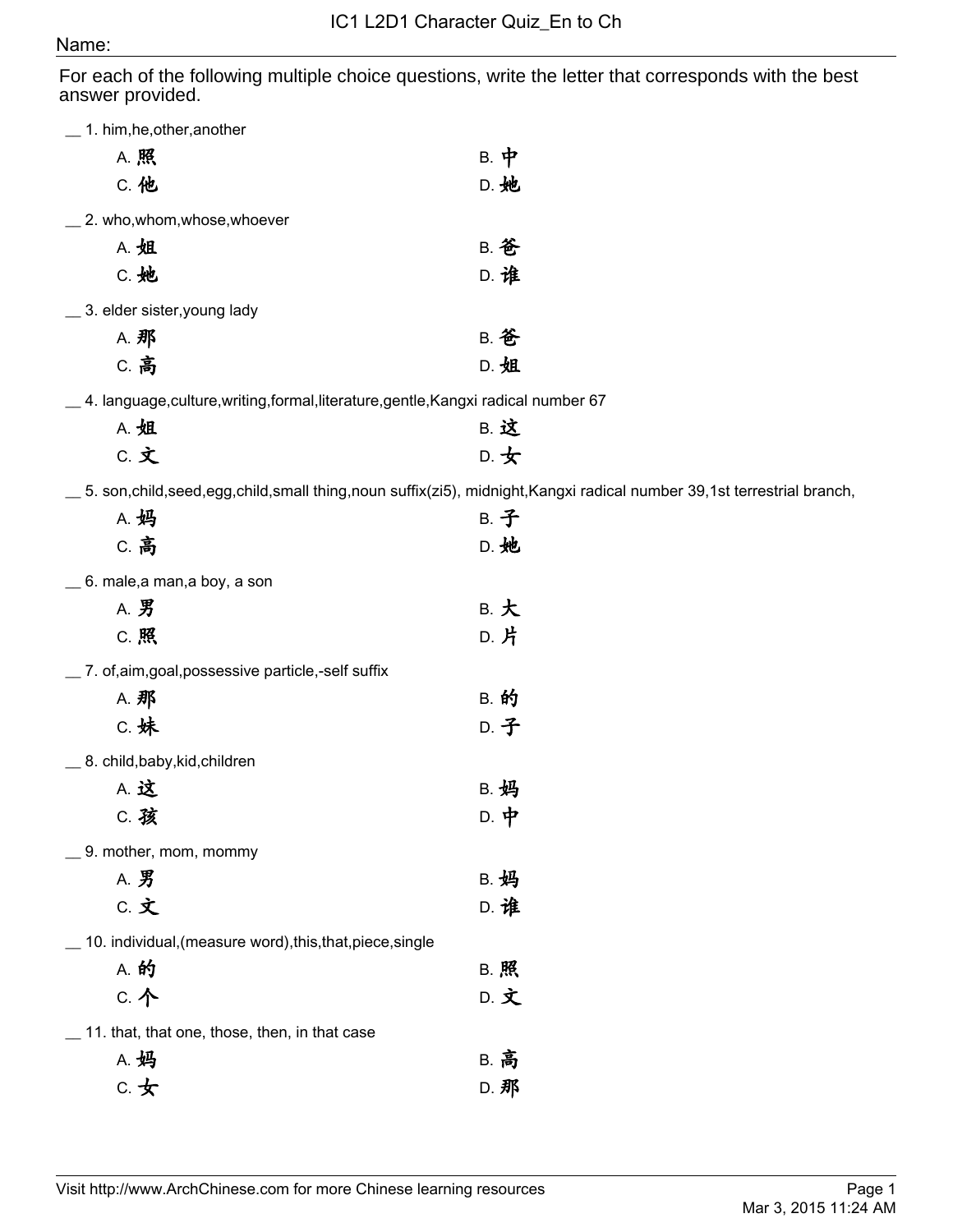## Name:

| A. 姐                                                    | B. 片                                                                                            |
|---------------------------------------------------------|-------------------------------------------------------------------------------------------------|
| $C.$ 女                                                  | D. 没                                                                                            |
| 13. father, dad, pa, papa                               |                                                                                                 |
| <b>A. 弟</b>                                             | <b>B. 孩</b>                                                                                     |
| <b>C. 爸</b>                                             | D. 哥                                                                                            |
| _ 14. female, woman, feminine, Kangxi radical number 38 |                                                                                                 |
| A. 照                                                    | B. 儿                                                                                            |
| $C.$ 女                                                  | D. 孩                                                                                            |
| something), during, China, Chinese                      | 15. central, center, middle, in the midst of, hit (target), attain, within, among, while (doing |
| A. 爸                                                    | $B.$ 男                                                                                          |
| <b>C.子</b>                                              | $D.$ 中                                                                                          |
| 16. elder brother                                       |                                                                                                 |
| A. 大                                                    | <b>B. 妈</b>                                                                                     |
| C. 哥                                                    | D. 男                                                                                            |
| _ 17. son, KangXi radical 10                            |                                                                                                 |
| A. 的                                                    | B. 片                                                                                            |
| C. 儿                                                    | D. 子                                                                                            |
|                                                         | 18. according to, in accordance with, to shine, to illumine, to reflect, photograph             |
| A. 照                                                    | B. 那                                                                                            |
| C. 男                                                    | D. 她                                                                                            |
| 19. high,tall,lofty,elevated,Kangxi radical 189         |                                                                                                 |
| A. 照                                                    | B. 大                                                                                            |
| C. 高                                                    | D. 女                                                                                            |
| 20. younger brother, junior male                        |                                                                                                 |
| A. 有                                                    | <b>B. 谁</b>                                                                                     |
| <b>C. 弟</b>                                             | D. 他                                                                                            |
|                                                         | $\_$ 21. big,huge,large,major,great,wide,vast,deep,oldest,eldest, Kangxi radical number 37 $\,$ |
| <b>A. 高</b>                                             | B. 大                                                                                            |
| <b>C.子</b>                                              | D. 谁                                                                                            |
| _22. this,these,such,here,the                           |                                                                                                 |
| <b>A. 弟</b>                                             | B. 照                                                                                            |

C. 他 D. 这